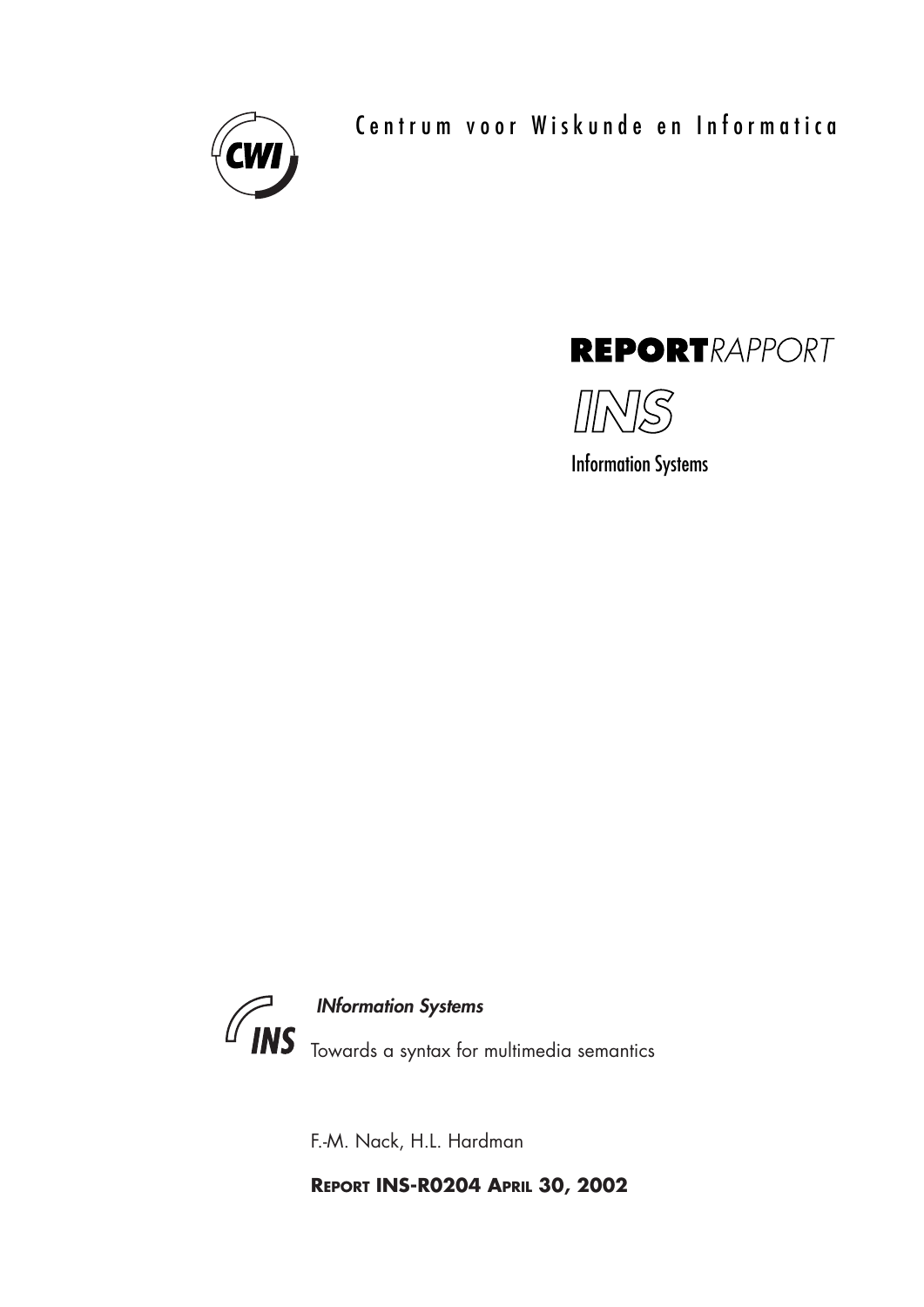CWI is the National Research Institute for Mathematics and Computer Science. It is sponsored by the Netherlands Organization for Scientific Research (NWO). CWI is a founding member of ERCIM, the European Research Consortium for Informatics and Mathematics.

CWI's research has a theme-oriented structure and is grouped into four clusters. Listed below are the names of the clusters and in parentheses their acronyms.

Probability, Networks and Algorithms (PNA)

Software Engineering (SEN)

Modelling, Analysis and Simulation (MAS)

Information Systems (INS)

Copyright © 2001, Stichting Centrum voor Wiskunde en Informatica P.O. Box 94079, 1090 GB Amsterdam (NL) Kruislaan 413, 1098 SJ Amsterdam (NL) Telephone +31 20 592 9333 Telefax +31 20 592 4199

ISSN 1386-3681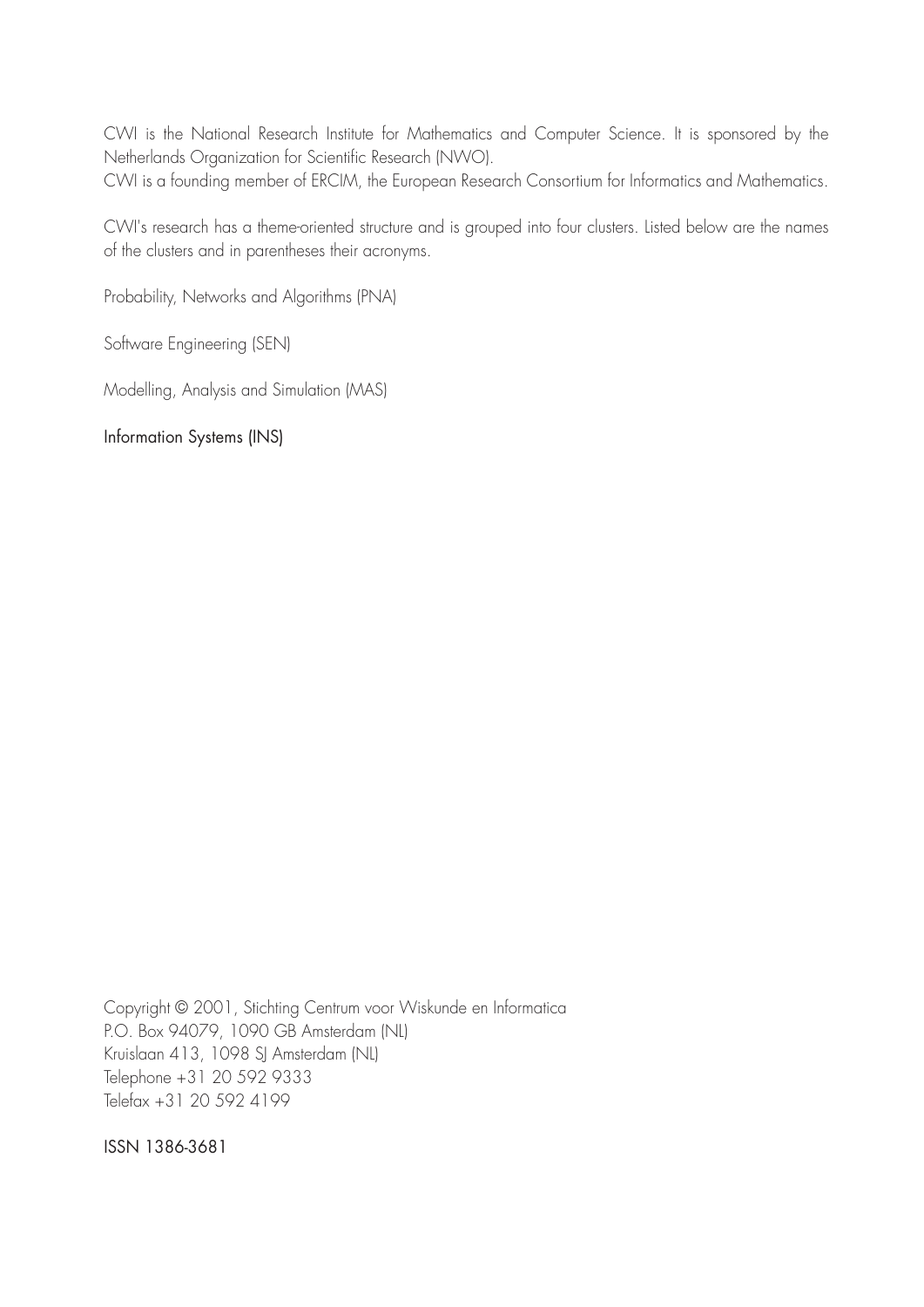# Towards a Syntax for Multimedia Semantics

Frank Nack and Lynda Hardman

CWI

P.O. Box 94079, 1090 GB Amsterdam, The Netherlands

#### ABSTRACT

This article describes the current state of the art on representing the four essential conceptual facets of a multimedia unit, namely the form and substance of content and the form and substance of its expression, and points to the still unsolved problems regarding the syntax for media semantics. We first provide a brief overview of the general features of the MPEG-7 standard and its different parts. This serves as a description of the state of the art in content description for audio-visual media. We then analyse the ability of one of these parts for its capability to define structures for describing media semantics. We describe the problems of two currently conflicting MPEG-7 representations of expression-based media semantic, which should be equivalent. We then discuss high-level aspects of media semantics, namely the general problems of an ontology for media semantics. Finally, we talk about the problems of applying the theoretical concepts to real applications.

1998 ACM Computing Classification System: H.5.2, I.3.4, I.3.8

Keywords and Phrases: Multimedia semantics, MPEG-7, DDL, MDS, Semantic Web, XML-Schema, information spaces. Note: The work was carried out under the Ontoweb, a thematic network of the European Commission.

# **1. INTRODUCTION**

The growing amount of digital audiovisual information and the need to transform it into applicable knowledge requires a machine-processable representation of its associated semantics.

The semantics of a media unit depends on the context in which it is used, where the meaning of context here is twofold. On the one hand it represents the use of the material in the current application and on the other hand it represents the overall placement of the information in the domain the application is applied to.

The semantics of a media unit are organised around surface structures (*expression*) and deep structures (*content*). Expression is the means used to represent the media itself, whereas content is the representation of the conceptual items, which are expressed through the media. Both expression and content, however, depend on *substance* and *form*, where substance represents the natural material for content and expression, but form represents the abstract structure of relationships, which a particular media demands.

Examples of the four aspects in a sports video are: the substance of expression is the mpeg format of the video, the form of expression are the cuts, the substance of content is represented by the ball, and the form of content is given by the structure of the event sequences, in sports usually the sequence of highlights. Figure 1 shows the relationships between the differing structures found in multimedia unit in more detail.



Figure 1: Relationship between multimedia elements (adopted from Chatman (1978, p.26))

In this article we are mainly interested in the advances on and remaining problems of representing these four essential conceptual aspects of a multimedia unit. Though the modelling of these four key aspects provides the means for the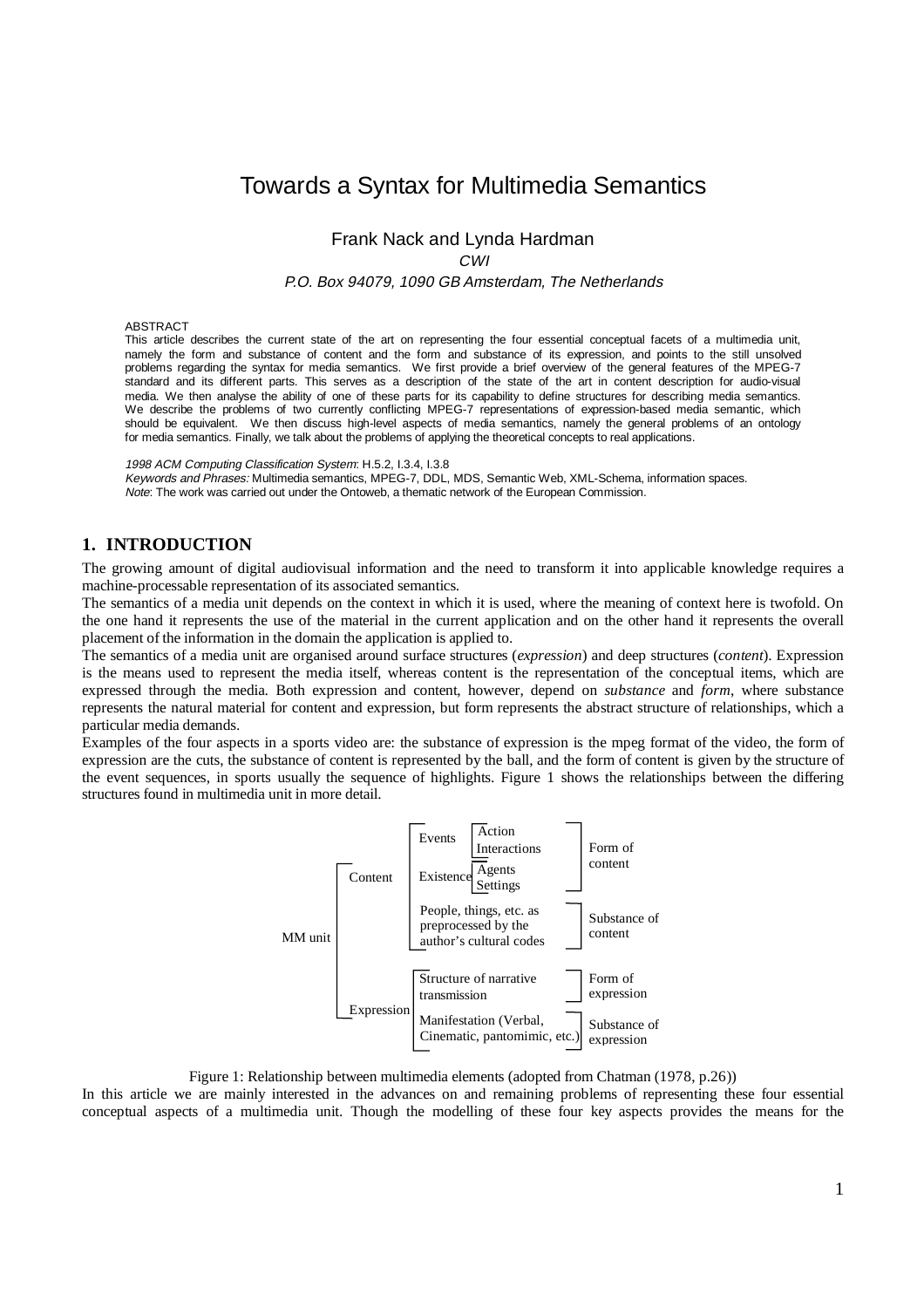communication of information, we additionally look at the language for expressing the representational structures (schemata) and their organisation in the form of related documents.

The discussion is predominantly motivated by MPEG-7, and where appropriate, we compare MPEG-7 to other approaches, in particular - the most widely known alternative towards machine-processable content description – the Semantic Web activity of the W3C [W3C Semantic Web 2002].

The paper is structured as follows. We first provide a brief overview of the general features of the MPEG-7 standard and its different parts serving as a description of the state of the art in content description for audio-visual media. We then analyse the ability of the description definition language (DDL) on its ability to define structures for describing media semantics. In section 4 we describe the problems of conflicting representations of expression-based media semantic, which should be equivalent but are not. Section 5 is devoted to high-level aspects of media semantics, namely the problems of an ontology for media semantics. Section 6 finally discusses the problems of addressing the theoretical concepts to real world problems. The paper concludes with an overview of research questions.

#### **2. DESCRIPTION OF AUDIOVISUAL MEDIA**

The goal of the Multimedia Content Description Interface [ISO MPEG-7 2001a-f] is to provide a standardised means of describing audiovisual data content in multimedia environments. Its scope is to facilitate the description of content of multimedia data, so that this data can be searched for, browsed, filtered or interpreted either by search engines, filter agents, or any other program.

MPEG-7 offers a set of audiovisual description tools in the form of descriptors (Ds) and description schemata (DS) describing the structure of the metadata elements, their relationships and the constraints a valid MPEG-7 description should adhere to. These structures<sup>1</sup> form the basis for users to create application specific content descriptions, i.e. a set of instantiated description schemata and their corresponding descriptors. The standard is organised in 8 parts, each responsible for a particular aspect of the functionality:

- *Systems* specifies the tools for preparing descriptions for efficient transport and storage, compressing descriptions, and allowing synchronization between content and description. It is important to mention that MPEG-7 descriptions may be delivered independently of, or together with the content they describe [ISO MPEG-7 2001a].
- *The Description Definition Language (DDL)* specifies the language for defining the standard set of description tools (Description schemata (DS), descriptors (Ds), and datatypes) and for defining new description tools. The main parser requirements are defined here. [ISO MPEG-7 2001b]. Note that additional essential datatypes are defined in the parts Audio, Video and, in particular, the MDS.
- *Visual* consists of structures and descriptors that cover basic visual features, such as colour, texture, shape, motion, localization, and face recognition. The syntax of the descriptors and description schemata is provided in normative DDL specifications and the corresponding binary representations. Moreover, normative definitions of the semantics of all the components of the corresponding descriptors and description schemata are provided [ISO MPEG-7 2001c].
- *Audio* specifies a set of low-level descriptors for audio features (e.g., spectral, parametric, and temporal features of a signal), and high-level description tools that are more specific to a set of applications. Those high-level tools include general sound recognition and indexing schemata, such as for instrumental timbre, spoken content, audio signature and melody. Moreover, normative definitions of the semantics of all the components of the corresponding descriptors and description schemata are provided [ISO MPEG-7 2001d].

The part *Multimedia Description Schemes (MDS)* specifies the generic description tools pertaining to multimedia including audio and visual content. The MDS covers

- the basic elements for building a description (this section also defines additional datatypes used in the visual and audio part, which are not covered by the DDL datatype definitions),
- the tools to describe content and relate the description to the data and
- the tools to describe content on an organisation, navigation and interaction level [ISO MPEG-7 2001e].

*Reference Software* provides reference software to the standard [ISO MPEG-7 2001f].

*Conformance* specifies the guidelines and procedures for testing conformance of implementations of the standard [ISO MPEG-7 2001f].

*Extraction and use* specifies provides guidelines and examples for the extraction and use of descriptions. [ISO MPEG-7 2001f].

 $\frac{1}{1}$  DS and Ds are usually described by the standard as descriptive tools, whereas the parser, for example, represents technology. We use the terms in this article accordingly.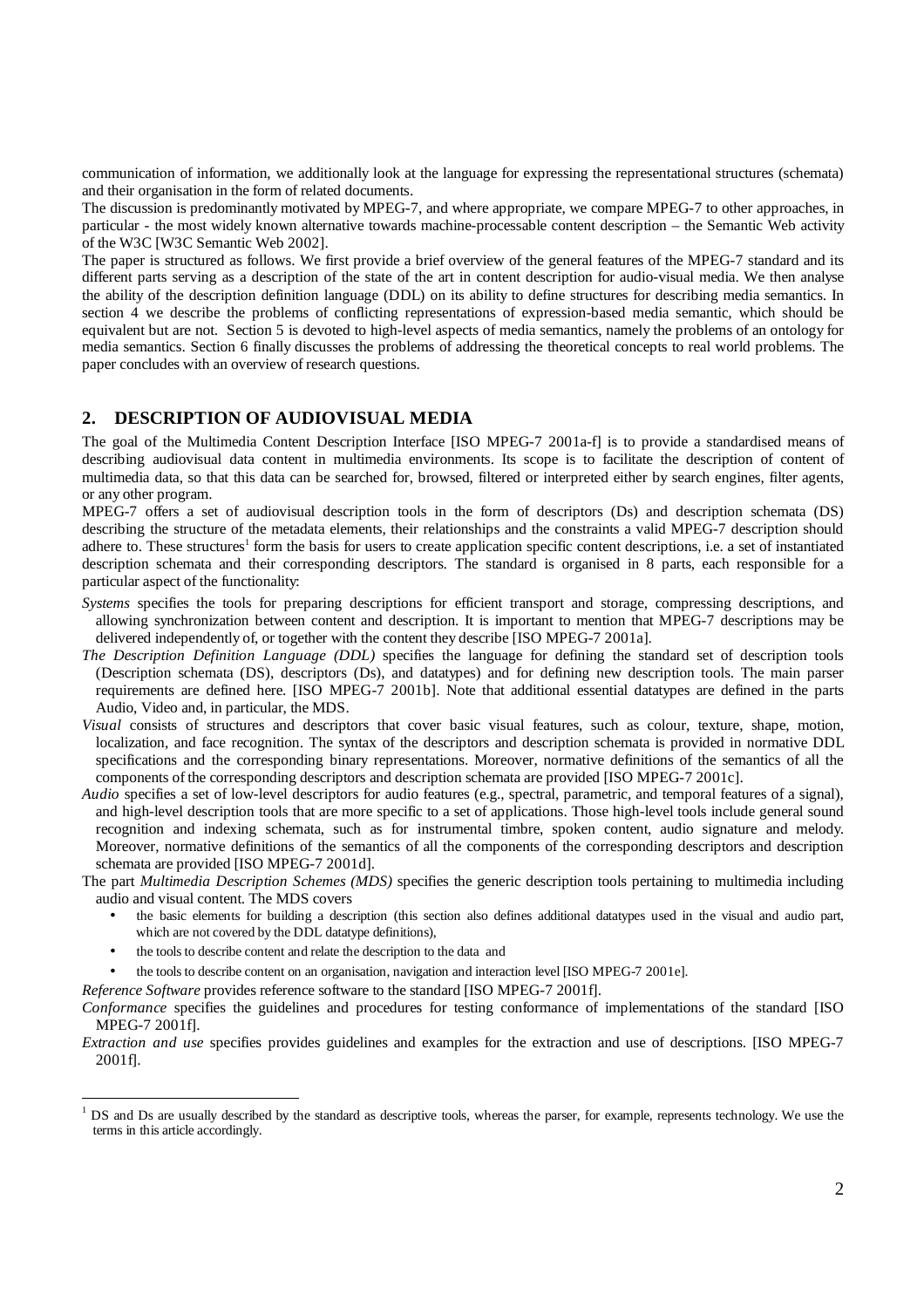Clearly, the standard addresses a broad spectrum of representational problems, from high-level conceptual descriptions of the content itself and its production down to the smallest detail on a low-level feature level. The rest of the article is devoted to the question of which problems regarding the representation of multimedia semantics are still unsolved.

# **3. THE LANGUAGE PROBLEM**

In this section we discuss the requirements for a language that facilitates the syntactic means for establishing semantic descriptions of multimedia. These requirements form the basis of the examination of the MPEG-7 approach, where the fusion of language syntax and schemata semantics establishes a fundamental problem for the applicability of the provided structures and technology.

There are a number of requirements for a language that facilitates the description of multimedia content. The language must be able to

- support the definition of syntactic rules to express and combine description structures at various levels of detail, which results in the provision of a rich set of syntactic, structural, cardinality and datatyping constraints.
- state spatial, temporal and conceptual relationships between the components of a description and between descriptions, so that a meaningful discourse about, or with, descriptions, through algebraic, logic, or functional means, is possible.
- facilitate a diverse set of linking mechanisms between descriptions and the data that is described, which includes, in particular, means of segmentation for temporal media.
- be platform and application independent and human- and machine-readable.

Within MPEG-7, the DDL is intended to address the above requirements. The language provides basically the same structure-oriented language elements as XML-Schema [W3C XML Schema 2002]<sup>2</sup>. The only extensions to XML-Schema cover the ability to define arrays and matrices and to provide two additional datatypes that is basicTimePoint and basicDuration, which allow specific temporal descriptions [see ISO MPEG-7 2001b, pp.  $9 - 14$ ]. Any available MPEG-7 parser addresses consequently only these extensions in addition to the other language constructs.

The XML orientation of the suggested language facilitates platform and application independence and human- and machinereadability. However, as it merely adopts the syntactic elements to represent structures in the form of schemata, the language

- lacks particular media-based datatypes,
- it does not facilitate mechanisms to support semantic descriptions, such as the relation-oriented schemata language RDF(S) [W3C RDF 2002] or ontology-based technology such as DAML+OIL [DAML+OIL 2002],
- it does not provide particular linking mechanisms as for example provided by XLink [W3C Xlink 2002] and Xpath [W3C Xpath 2002].

In fact, the DDL offers fewer media specific tools than other multimedia-based description approaches in the form of presentational languages such as SMIL (WWW-based media animation and integration of style) [W3C SMIL 2002], SVG (with CSS for graphics) [W3C SVG 2002] and XHTML (with CSS for formatted text) [W3C XHTML 2002], or transformation methods such as XSLT (document transformation) [W3C XSLT 2002] and CSS (control of style appearance) [W3C CSS 2002]. Note that these W3C approaches are unable to recognize visual media's dynamic nature or its variety of data representations and their mixes.

The strength of the DDL, namely supporting the definition and alteration of schemata, is used in MPEG-7 to define normative schemata that address the language requirements outlined earlier. Mainly in the MDS we find a plethora of structures for

- specific datatypes required for the description of form and substance of media expression [ISO MPEG-7 2001e, pp. 49-103]. Extensions are provided in the parts Visual [ISO MPEG-7 2001c] and Audio [ISO MPEG-7 2001d];
- linking, identification and localisation tools, mainly based on XML-Path but extended with particular temporal constructs, that provide a basic means of establishing references within a description and linking to the associated multimedia-data [ISO MPEG-7 2001e, pp. 74-103];
- graphs of relations, where the basic unit of a relation is built, similar to RDF, on a conceptual triple that allows the establishment of named relations between the parts in a description. The organisation of relations is restricted to a defined set of 11 topological and set-theoretic graph-relation types [ISO MPEG-7 2001e, pp. 179 – 191].;

 $\frac{1}{2}$  Earlier work describes the discussion about the orientation of the language (procedural or descriptive) and the final decision process in more detail [Nack & Lindsay 1999, Hunter & Nack 2000].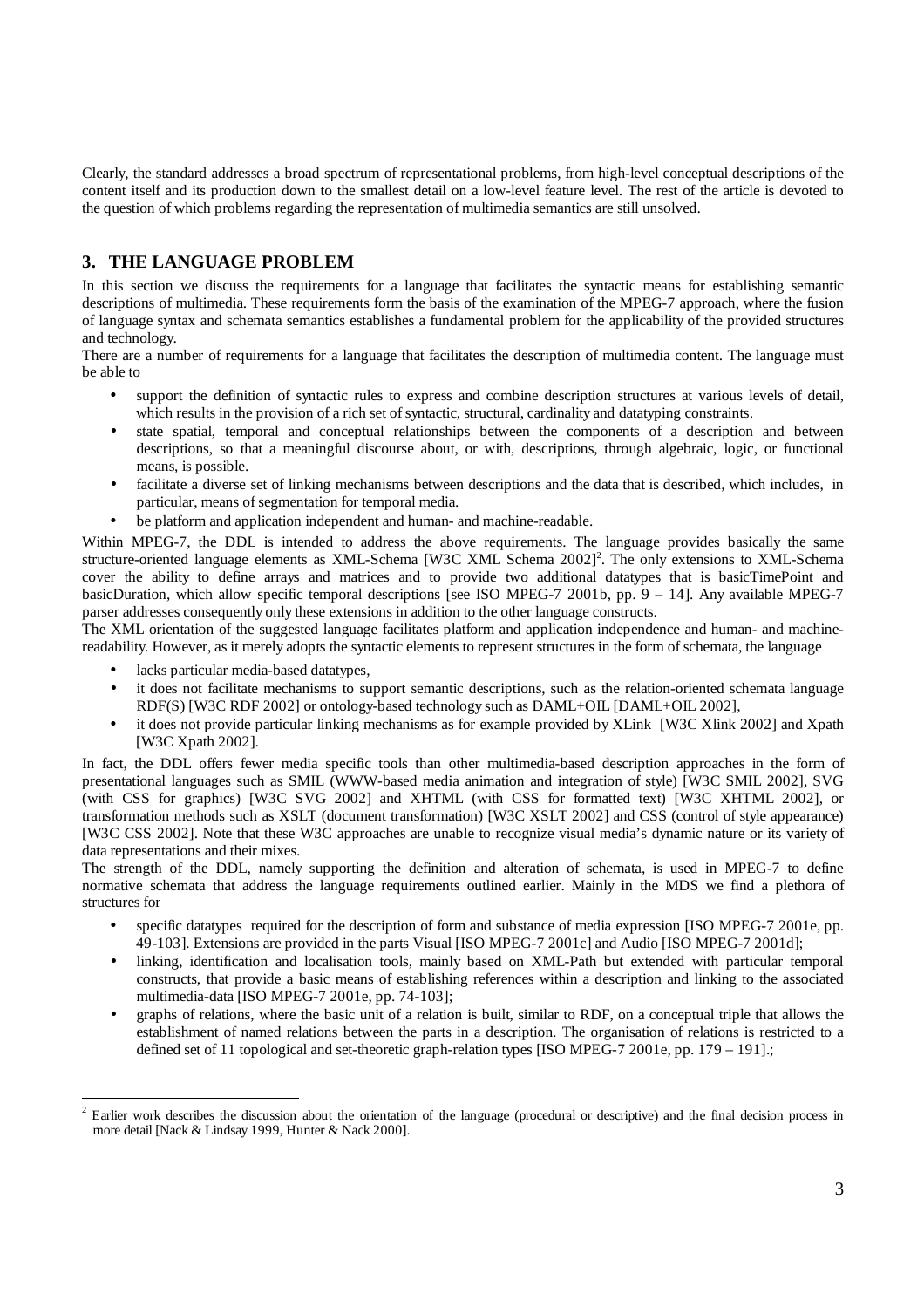- forms of spatio, temporal and spatio-temporal segmentations for video, audio, audio-visual, multimedia, and ink content, including a set of temporal and spatial relations [ISO MPEG-7 2001e, pp. 251 – 400 and 458 - 540];
- a set of 45 semantic relations that allow the description of narrative structures [ISO MPEG-7 2001e, pp. 401 457].

All of these constructs and mechanisms are valuable for describing the semantics of a single multimedia object or collections in the form of a multimedia unit  $-$  but they are not part of the description language<sup>3</sup>.

The consequences of merging the description language (syntax) with the schemata for providing description structures (semantics) are far reaching. As the essential semantic aspects for the description of multimedia are defined in standardised schemata they have to be used in the provided way and any alteration, including the combination of schemata, will be outside the scope of the standard. More crucially, any alteration on one of the "language related" schemata will not only alter the semantics of the description but also the description language itself. Such alterations are, however, unavoidable since as a great number of schemata describe solutions for particular problems for a fraction of multimedia applications, as demonstrated by the tools for video segmentation in Figure 2 on the previous page, alterations are unavoidable.



Figure 2: Overview of the tools for describing segments of visual content in MPEG-7 [ISO MPEG-7 2001e, p. 285]. Moreover, dispersing language elements into description schemata asks for an evaluation complexity close to a validation level no parser can cope with. In fact, at the time of writing there is no MPEG-7 parser that could possibly handle the existing structures.

The problem of defining a language that provides the syntax for describing multimedia semantics is still not solved but we are a great deal closer to it. The next goal is to identify semantically relevant syntax elements in the semantic-related schemata and abstract them in a way that they can extend the DDL. In other words, transform the DDL from a mere structure-oriented language into a rigorous media-based description language.

The syntactic properties of this language would facilitate re-use and inferencing about material for specific purposes, potentially leading to interoperability with other description formats, such as  $RDF(S)^4$  or  $DAML+OL$ . This would increase the potential for interoperability and integration of MPEG-7 semantics with metadata descriptions from other domains, such

 $\frac{1}{3}$  $3$  In fact the philosophy behind XML-Schema is more practical because it simply provides a means for establishing schemata without caring about their potential semantics. The DDL + Semantic-Schemata are rigorous about use and implied semantics. In fact, MPEG-7 reads in large parts as an ontology, a topic to be discussed later.

<sup>4</sup> There are attempts to combine RDF(S) and MPEG-7 [Hunter & Lagoze 2001, Hunter 2001].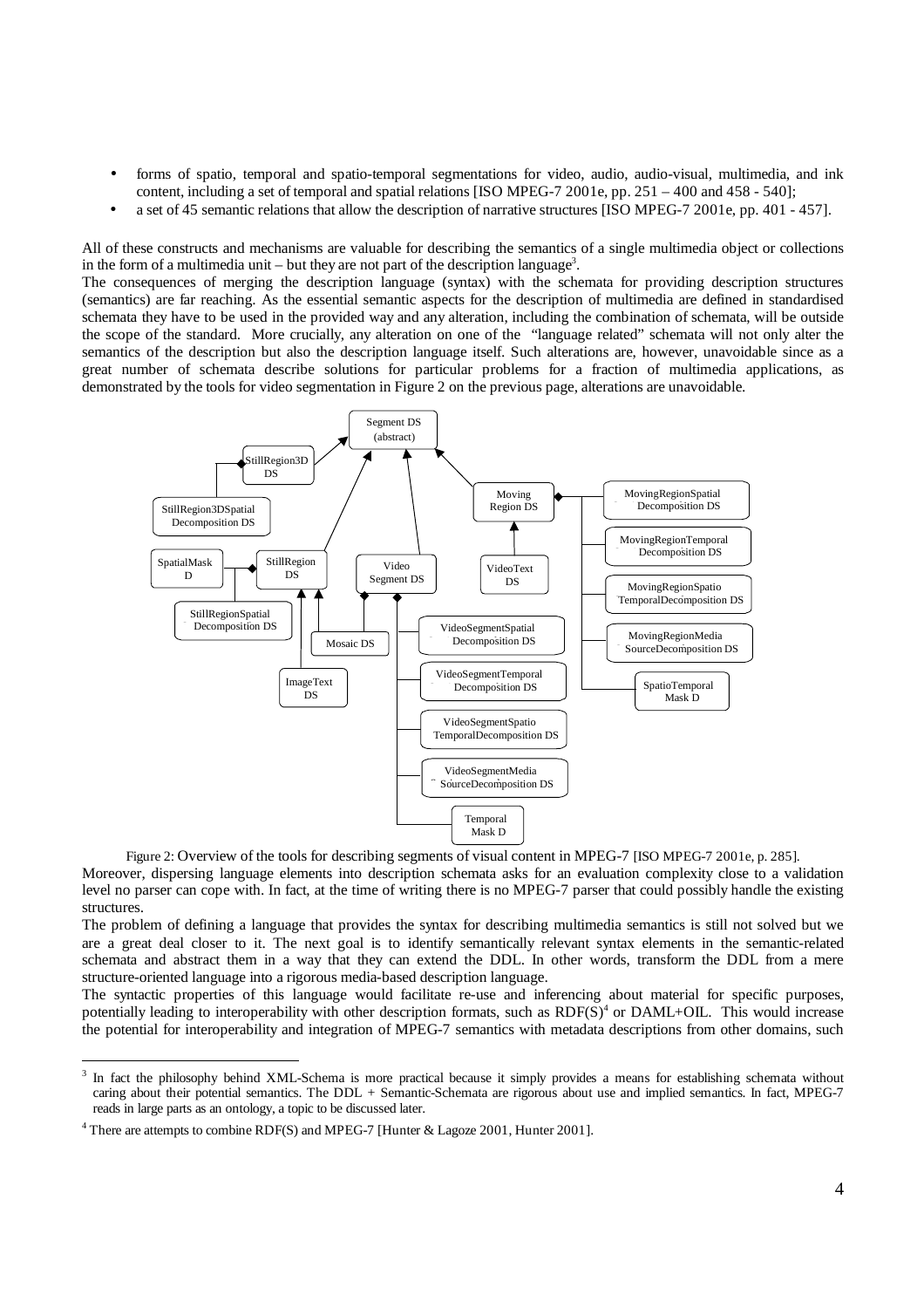as the Open Media Framework [OMF 2001], the Multimedia Home Platform (MHP) (as part of the Digital Video Broadcasting (DVB) Project [DVB 2001]), the TV Anytime Forum [TV Anytime 2001], the Dublin Core Metadata Initiative [Dublin Core 2001], MPEG-21 [ISO-MPEG-21 2001], NewsML [NewsML 2001], the Gateway to Educational Materials project [GEM 2001] or the Art & Architecture Thesaurus browser [AAT 2001].

### **4. MEDIA EXPRESSION – THE REPRESENTATION PROBLEM**

In this section we consider the fundamental problems of representing the semantics of media expression.. Though we pay attention to the representation of expression form, we mainly focus on the representation of the dynamic aspects of expression substance (low-level features), where the MPEG-7 approach suggests the provision of two formats, i.e. a binary (procedural) and textual (conceptual) representation. Though the need for both formats is undeniable, it requires structural modelling that is at the current stage not fully achieved.

As stated in the introduction, it is the expressional form and substance of multimedia objects that require special attention when it comes to semantics. The process of visual and audio signification, though based on common human knowledge and thematic structures (expression form), provides its own temporal-spatial realities based on patterns of juxtaposition of the media intrinsic parts (expression substance). The information provided on a perceptual level using objective measurements, such as those based on image or audio processing or pattern recognition, play an important role regarding the aesthetics of a multimedia unit and consequently its subjective interpretation.

Support for the form of expression requires a rich set of presentation models. In MPEG-7 a set of schemata is suggested that provides structures for multimedia summaries, points of view, partitions and variations [ISO MPEG-7 2001e, pp. 458 - 540] and various forms of collections on a probabilistic, analytical or classification level [ISO MPEG-7 2001e, pp. 541 - 600]. These schemata are very detailed, but they impose particular semantics on the user. In fact, the approach taken by SMIL [W3C SMIL 2002]<sup>5</sup> representing a textual serialisation of temporal and spatial aspects for multimedia presentations seems more promising because it is less rigid and thus more easily applicable.

The approach taken by MPEG-7 for representing substance of expression, i.e., the semantics low-level audio and visual features, addresses an important problem, but it is problematic in its solution.

The two parts devoted to the description of features are Visual and [ISO MPEG-7 2001c] and Audio [ISO MPEG-7 2001d]. The visual part is devoted to the description of features such as colour, texture, shape, motion, or localisation, whereas the audio part focuses on various series types (scalable, scalar, vector etc.), waveform, power, spectrum, harmonicity, silence, sound, spoken content, etc. Both parts address the problem of representing the dynamic nature of audiovisual semantics and try to solve it by providing a binary (algorithmic) and textural (schema) description structure. Both intend to provide the same information, since a requirement for the system specification of MPEG-7 is that "MPEG-7 data can be represented either in textual format, in binary format or a mixture of the two formats, depending on application usage. A bi-directional loss-less mapping between the textual and the binary representation is possible." [ISO MPEG-7 2002a, p. 10]. This, however, turns out not to be the case.

Consider the following example of the descriptor "ColourStructure" specifying both colour content (similar to that of a colour histogram) and the structure of this content as described in Part 3: Visuals [ISO MPEG-7 2001c, pp. 50 – 56]. Figure 3 illustrates the textual representation, whereas Table 1 describes the essential part of the binary representation.

Despite the fact that the binary syntax is accompanied by long textual and graphical descriptions giving detailed semantic definitions covering the extraction algorithm, the re-quantization, the colour space and colour quantization (see table 2 as an example) and the raw "ColourStructure" histogram accumulation method, there is obviously a strong discrepancy between the supposedly equivalent textual and binary representation forms.

 $\frac{1}{5}$  SMIL is also among the formats the Extensible MPEG-4 Textual Format (XMT) is addressing. XMT is MPEG4's textual representation of the Binary Format for Scenes (BIFS) [ISO MPEG-4 2001].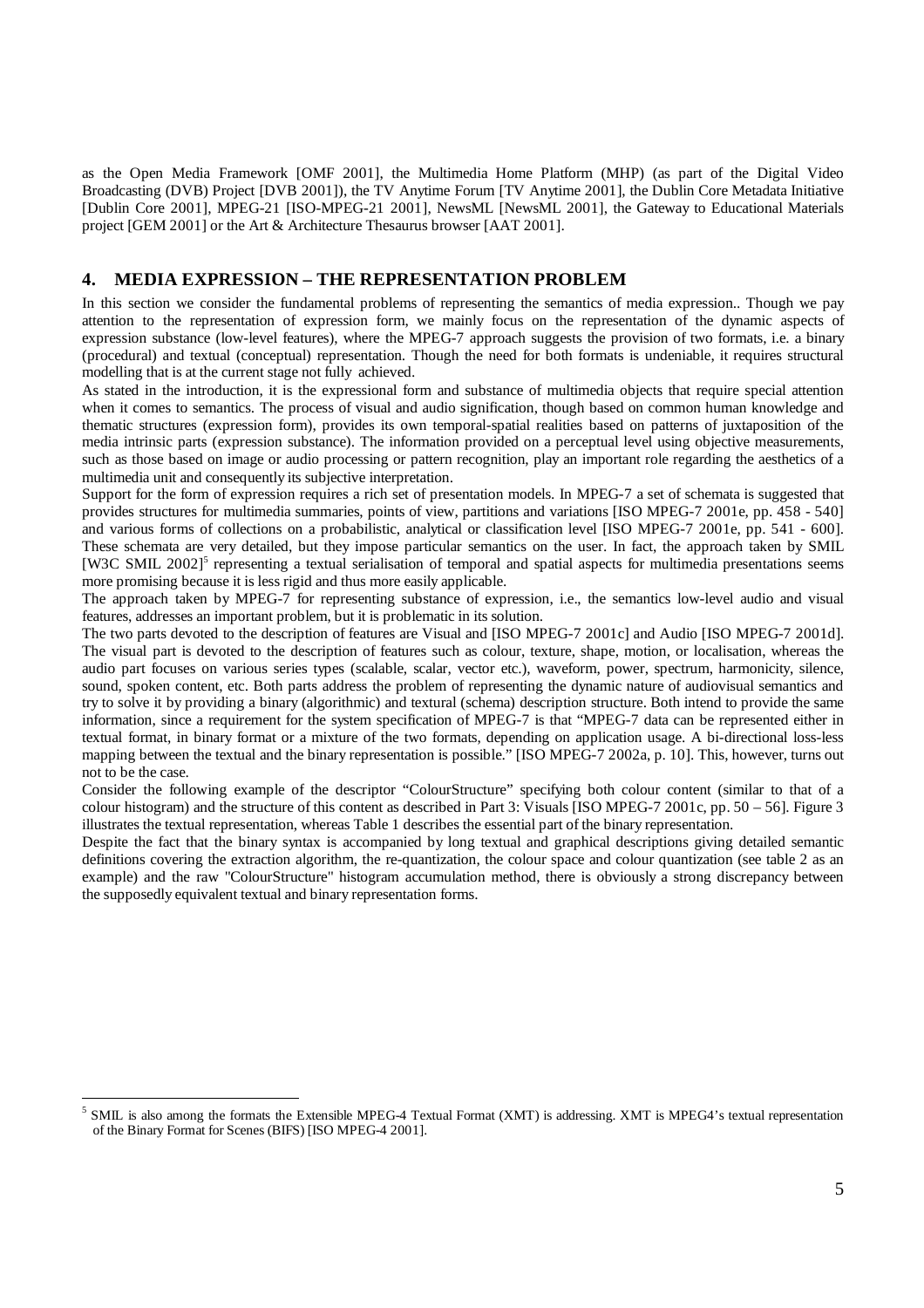

Figure 3: Textual representation syntax for the ColourStructure

| ColorStructure{        | Number  | Mnemonic |
|------------------------|---------|----------|
|                        | of bits |          |
| colorOuant             | 3       | uimsbf   |
| <b>NumOfValuesCode</b> |         | uimsbf   |
| for $(m=0; m< M; m++)$ |         |          |
|                        |         |          |
| Values[m]              |         | uimshf   |
|                        |         |          |
|                        |         |          |

Table 1: Binary representation syntax

| colorOuant | operating point |  |
|------------|-----------------|--|
|            | Forbidden       |  |
|            | 32 (HMMD)       |  |
| 2          | 64 (HMMD)       |  |
| 3          | 128 (HMMD)      |  |
|            | 256 (HMMD)      |  |
| 5-7        | Reserved        |  |
|            |                 |  |

Table 2: Semantics of colorQuant.

For example, none of the semantic descriptions relevant for the interpretation of the schema and provided in the standard made it into the textual description. In fact, the schema merely provides the structure of the result space, that is the size of the matrix that contains the results of the extraction algorithm. Thus, the general assumption that textual and binary representations are interchangeable is false. At the moment, it is not clear how the two representational forms can be merged and perhaps it is not even possible. If that is the case, then it is at least necessary to improve the textual representation, which is essential because a parser is not able to evaluate the binary representation. While this problem may appear trivial, it has far reaching consequences because the use of low-level features for semantic-based descriptions is one of the few mechanisms available for the automatic annotation of media.

 $\frac{1}{6}$ The types VisualDType, unsigned8 and unsigned3 are defined in the MDS and not in the DDL.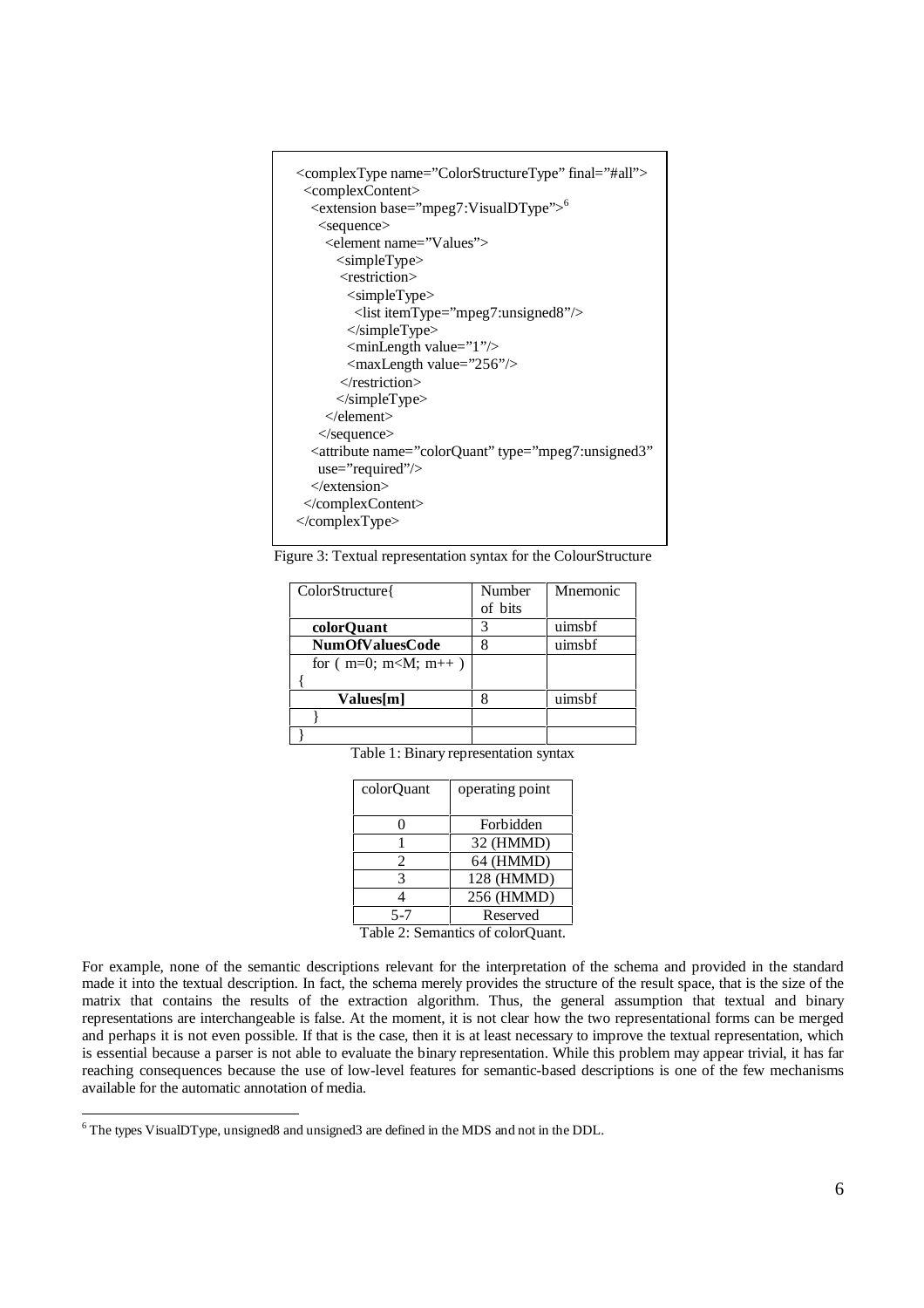#### **5. SEMANTIC MAPPING – THE ONTOLOGY PROBLEM**

The representational problem of media expression also throws light on another problematic issue, i.e. the mapping of semantics or the ontology problem. In knowledge representation it is well known that the description of a domain provides particular semantic concepts, which are hard, if not impossible, to be mapped onto ontologies that cover the same or a similar semantic space. This is because of the differences in the use of language or conceptual structure. In this section we first show that the ontological commitment in MPEG-7 is implicit and describe the resulting representational problems. Then we show that the same dilemma also applies to the semantics of low-level features. This unexpected problem is made in particular explicit in the Audio and Video parts.

A large number of schemata in the standard establish ontological structures, since semantics are always purpose driven. That means that there are no description structures that are domain or context independent. In MPEG-7 most schemata are inspired by the domain of broadcasting and audiovisual-based entertainment (see for example the VideoEditingSegment, the AgentDS, PlaceDS, or the user preference description schemata in the MDS). The large number of schemata, often describing similar aspects of the same semantic problem, and their interlocked nature, indicate the ontological role at least of the MDS. However, the attempt of abstraction to achieve domain independence makes it impossible to use those schemata as ontology items. The goal of abstraction is also mainly responsible for the syntax and semantic problem, as described in section 3,

However, there is one attempt in MPEG-7 to address the language problem within ontologies, i.e. the classification schema. The classification schema facilitates the organisational wrapper for a controlled vocabulary built out of terms and the relations between them. The relations organise the terms in the form of a hierarchy, indicating if one term is broader or narrower in its meaning than another, a synonym or, in the given set of relations, the one of highest relevance. Thus, a classification schema in some sense covers aspects of a thesaurus. The classification schema allows the incorporation of other classification schema, though no indication is given, if this feature only takes account of the inclusion of other MPEG-7 classification schemata or also the insertion of or connection to other ontologies. Unfortunately, there is also no information provided about how the mapping from previously unconnected terms should be achieved.

Thus, the problem of mapping high-level media semantics is not solved yet and it remains questionable if the MPEG-7 approach of profiling schemata provides suitable solutions.

The representation problem for the substance of media expression, as described in section 4, also points to the ontology problem. It is one achievement of MPEG-7, in particular the parts Audio and Visual, that it made the problem of semantic mapping for the level of expressional semantics explicit, though without acknowledging it.

The optical and audible patterns in audiovisual media communicate on the basis of precise perception. However, this lowlevel data needs interpretation. For example, an image shown in isolation is a form of utterance that provides an identifiable semantics. The same image presented in a sequence might appear with a modulated semantics because the order created new levels of meaning. The same effect appears in sequences of image sequences, i.e. video. Thus, even on the level of low-level feature description, we have to provide collections of objective measurements for media units representing prototypical style elements, and the context establishing relationships between them. In other words, we create descriptions of expressional detail based on their own ontology, as described in Nack et al. [2001], Schreiber et al. [2001], and Dorai & Venkatesh [2001]. Each of these descriptions varies on the level of structural depth and the use of feature descriptors (use of different features based on different extraction algorithms), though the approaches describe the same or similar semantics.

Thus, the ability to isolate various semantic representations of visual and audible artefacts leads towards combinatoric, where the resulting forms of non-equivalent structure require mapping mechanisms, to allow material to be searched for, browsed, filtered or interpreted either by search engines, filter agents, or any other program, which will not be able to know about all potential representational forms.

The only potential way of solving the problem of "semantic mapping" of expression is the provision of a suitable language for expressing the syntax of multimedia semantics, as outlined in section 3, which in turn will alleviate the problems of representing low-level semantics of media expression, as described in section 4.

## **6. THE APPLICABILITY PROBLEM**

The ontology problem of media expression points to another important difficulty, namely the applicability of schemata to a domain. This covers not only aspects such as expressiveness of provided structures for current domain semantics and extensibility to emerging semantic needs, but also addresses the problem of generation and maintenance of media-based knowledge spaces. In this section we state the requirements for organisational structures that facilitate the handling of mediabased knowledge spaces. These requirements form the basis of the examination of the MPEG-7 approach, where a hierarchical structure on a single document basis establishes a fundamental problem for the applicability of the provided structures and technology.

There are a number of requirements for dynamic knowledge spaces: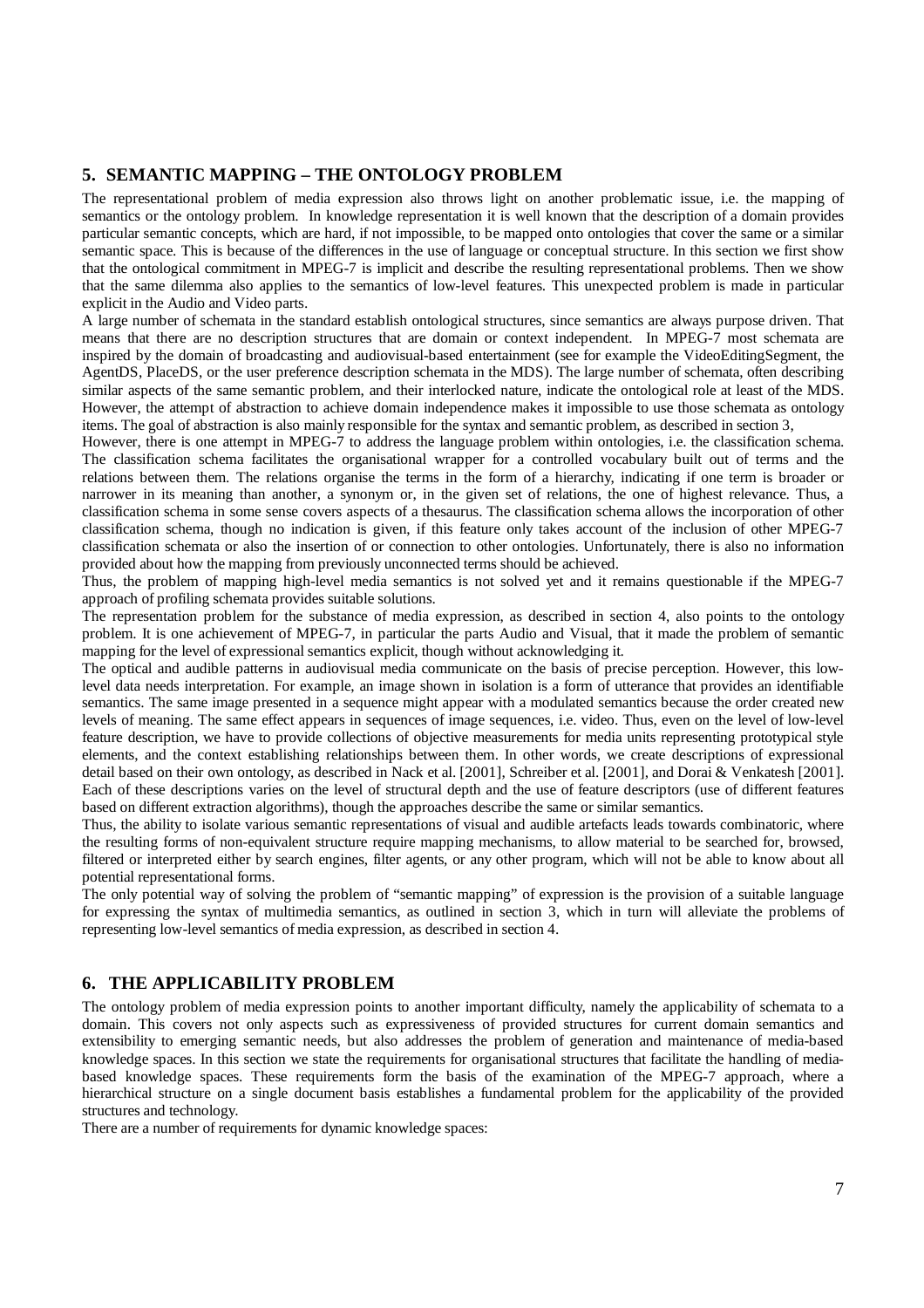- The nature of annotations is necessarily imperfect, incomplete, and preliminary because they accompany and document the dynamic progress of understanding a concept. Thus, dynamic semantic structures that adapt to changing contexts to facilitate discourse are required.
- There is no such thing as a single and all-inclusive content description. Thus, there is a need for mechanisms to establish collective sets of descriptions growing over time (i.e. no annotation will be overwritten but extensions or new descriptions will appear in the form of new documents).
- There is evidence that a great deal of useful annotation can be provided by human effort [Nack and Putz, 2001]. Hence, it is necessary that the generation and maintenance of media semantics incorporate the annotation in the form that structures can be read and altered by humans.

Devoted to the goal of efficient access to and retrieval of audiovisual material, MPEG-7 suggests, as a potential solution to the first two of the above requirements, a hierarchical structure with a flexible root element that determines the depth and structure of the tree. This decision has far-reaching consequences.

The fundamental problem of this approach is that a description of a media item is basically forced into one document. The critical part is the root element, which is designed on the vision of a "universal" description schema for a domain. Its instantiations can then be attached to the relevant media items. Naturally, the resulting descriptions are consistent and interoperable, even if the descriptions vary in their instantiated depth. However, this approach lacks the required flexibility of changing semantic needs. Though the structure of the schema can be complex, once it is created and used in instantiations, its structure cannot be altered. Any modification would cause inconsistencies with existing documents. However, the new semantic needs could be expressed in a new schema and its instantiations could then refer to the existing documents<sup>7</sup>. Since MPEG-7 allows linking between descriptions, this is a potential solution, though only partially because the link is necessarily uni-directional. Links in MPEG-7, however, do not provide any information about the semantics of the relationship between documents. Relations, which supply the desired semantics, and are provided by MPEG-7 through the introduction of "relationship element", can only be applied within a document. This still results in encapsulating the required network structure in a single document.

A potentially improved solution would be to fully deconstruct the single document approach. The goal is to allow the proposed graph structures in the standard not to function as document intrinsic solutions but rather apply them to an open semantic-oriented network structure. Various levels of clustering allow structure without losing flexibility and the potential for temporal growth.

The complicated construct of distinguishing between a complete and fragmental description expresses one instance of an overall level of complexity, which makes it difficult to apply the provided schemata. Other instances of the complexity problem are:

- There are a great number of abstract elements, which are used to establish class structure<sup>8</sup>. However, abstract elements cannot appear in instantiations. When an element is declared to be abstract, a member of that element's substitutable class must appear in the instance document. To indicate that the derived type is not abstract, the XML namespace mechanism is used (xsi:type). Thus, a thorough understanding of schemata development is required which makes instant schemata development for distinct domains hard, especially if the required schemata should cover simple descriptions, where the theoretically founded overhead is actually not required.
- The interlocked nature of schemata, resulting on the approach of providing an ontology-like but yet general set of schemata to describe media semantics, makes it very difficult for a user to identify the appropriate schemata and to use them in isolation.
- Due to the lack of a fundamental data model (the language problem as described in section 3) the provided structures show inconsistencies and duplications, which makes manual schemata generation difficult.

The structural complexity of MPEG-7 is obstructing the take-up of the standard, especially since few support tools exist for the manual generation of new schemata.

 The TV Anytime Forum [TV Anytime 2001] perhaps gives an indication of how semantic structures provided by MPEG-7 will be used in the future. The TV Anytime Forum develops specifications for services based on consumer digital storage devices. The semantic structures, all written in XML Schema, are self-developments and cover the essential aspects of media description, i.e. content description, content referencing and location, rights management and protection, systems and transport.. Though the TV Anytime schemata are similar to the equivalent structures in MPEG-7, they are less complex in

 <sup>7</sup> The "description unit" might be intended to play that role. The problem with this construct is that it is deficient in most of the conceptual overhead of the "complete description", among which the lack of linking mechanisms is the most serious. In fact, a "description unit" performs merely as a free-floating description unrelated to real data.

<sup>&</sup>lt;sup>8</sup> The fundamental problem of class and instance, where sometimes an instance should also be a class, is implicitly addressed in MPEG-7 and also forms part of the language problem described in section 3.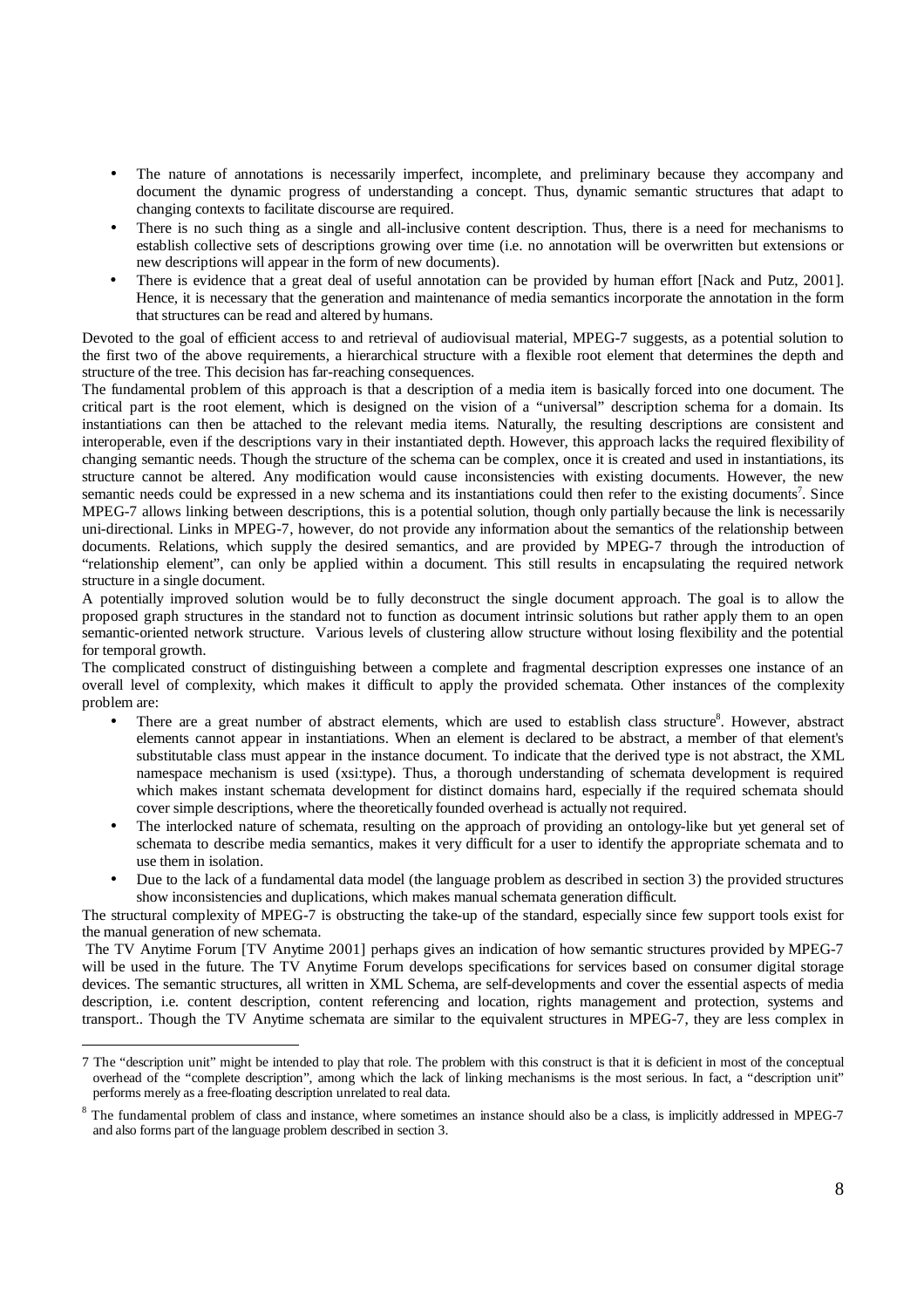their organisational structure. TV Anytime includes the MPEG-7 schemata on user-modelling, though without incorporating the complete MPEG-7 organisational overhead. Rather, TV Anytime uses MPEG-7 as a namespace and thus be able to incorporate just the required schemata [TV Anytime 2001a].

# **7. CONCLUSION**

In this article we discussed the advances on representing the four essential conceptual facets of a multimedia unit, namely the form and substance of content and the form and substance of its expression. The discussion was predominantly motivated by MPEG-7, serving as a description of the state of the art in content description for audio-visual media. Additionally we looked at the language for expressing the representational structures (schemata) and their organisation in the form of related documents.

Though the new standard for the description of audio-visual media on a semantic level provides a number of solutions, we still face a situation where essential problems are not yet solved.

We showed that the current approach of fusing language syntax and schemata semantics is problematic and must be seen as a first step towards a language that facilitates the syntactic means for establishing semantic descriptions of multimedia. We also described the next steps in language development, i.e. to identify semantically relevant syntax elements in the semanticrelated schemata and to include them into the DDL. The syntactic properties of this language would facilitate re-use and inferencing about material for specific purposes, potentially leading to interoperability with other description formats and with metadata descriptions from other domains.

We considered the fundamental problems of representing the semantics of media expression, focussing on the representation of expression substance. We showed that there is need for two formats, i.e. a binary (procedural) and textual (conceptual) representation and pointed out that this requires structural modelling that is at the current stage not fully achieved.

We also showed that the problem of semantic mapping of schemata still needs further research. Though MPEG-7 tries to achieve to be a highly interoperable standard among well-known industry standards and other related standards of different domains, it does not make explicit how the mapping between unrelated schemata can be achieved.

Finally, we pointed out a number of problems regarding the applicability of MPEG-7 of which the complexity level of the internal organisation and the compulsion into a hierarchical single document structure for a description are the most critical. We pointed out solutions, in particular how graph structures can be applied on non-equivalent documents describing the same media unit from different points of view.

The problem of describing the semantics of multimedia is complex and the results of the MPEG-7 standard provide us with a first step towards a syntax for multimedia semantics. All we can do is to build on the lessons learned.

The various problems addressed in the article suggest that semantics are domain dependent. As a result we have to accept that we have to leave the development of ontologies for low and high-level semantic concepts to the relevant industry bodies. Over time we might be able to distil a set of "generally applicable schemata" out of these domain semantics. These universal sets of standardised schemata can then be used, as demonstrated by TV Anytime's inclusion of MPEG-7 schemata.

However, to allow interoperability between various descriptive representations within one domain or crossover domains, we have to provide a language that provides the syntax for describing multimedia semantics. Hence the goal is not to provide a description language that mainly allows the alteration of schemata – which is highly problematic for the applicability of a standard. The aim is rather to develop a powerful description definition language, as outlined in section 3. This problem is not yet solved but the syntactical flexibility of this language will allow the creation of representations that facilitate machineprocessable or manual investigation based on interpretive or associative methods.

### **8. ACKNOWLEDGMENTS**

The author wishes to thank in particular Wolfgang Putz from FHG-IPSI in Darmstadt and Jane Hunter from DSTC in Brisbane for insightful discussion and helpful comments. We also wish to thank our colleagues Jacco van Ossenbruggen and Lloyd Rutledge for useful discussion during the development of this work This work was funded under Ontoweb, a thematic network of the European commission.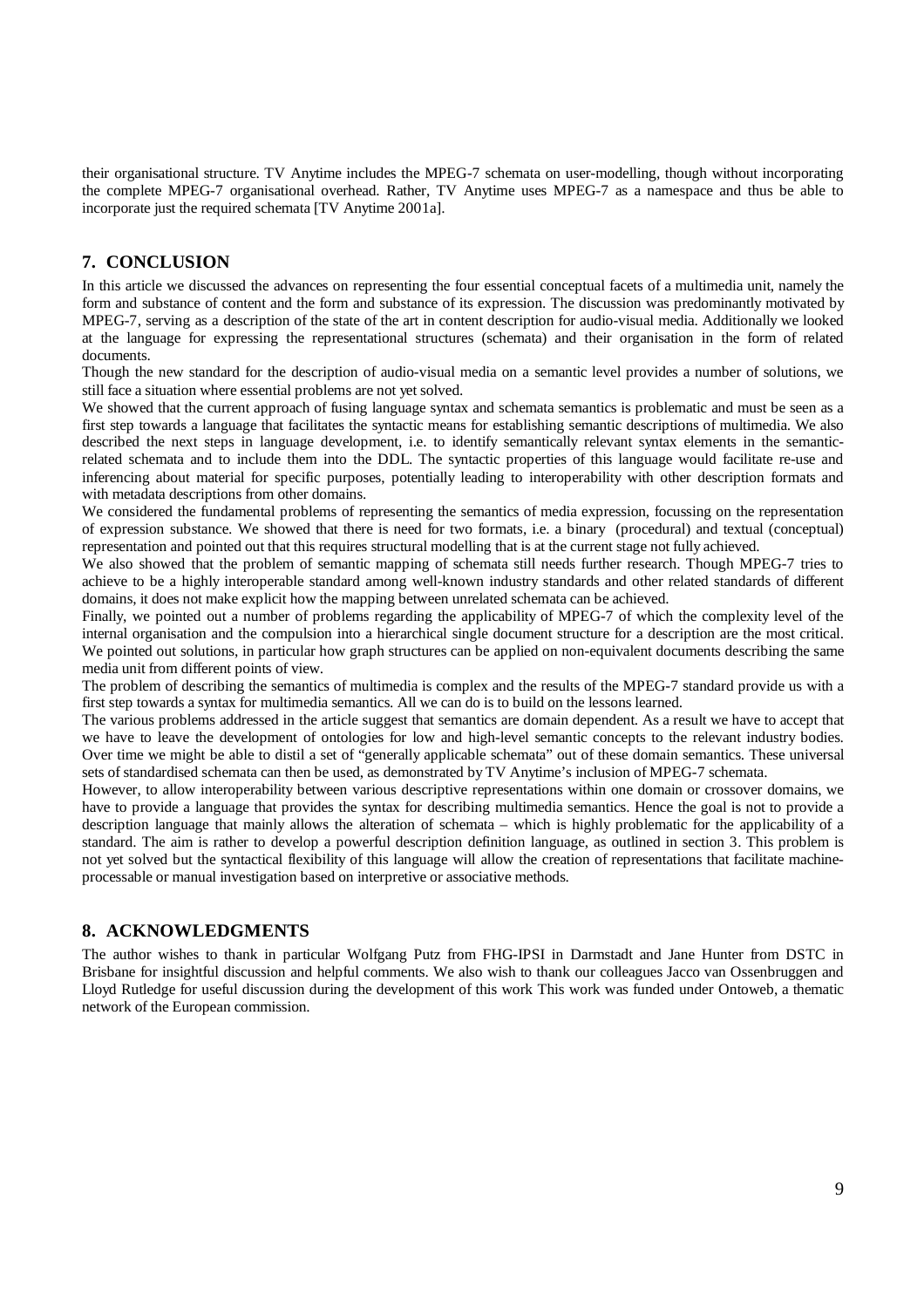#### **REFERENCES**

- 1. AAT (2001). http://www.getty.edu/research/tools/vocabulary/aat/
- 2. Chatman, S. (1978). Story and Discourse: Narrative Structure in Fiction and Film. New York: Ithaca.<br>3. DAML+OIL (2001). http://www.ontoknowledge.org/oil/
- DAML+OIL (2001). http://www.ontoknowledge.org/oil/
- 4. Dorai, C. & Venkatesh, S. (2001). Bridging the Semantic Gap in Content Management Systems: Computational Media Aesthetics. Proceedings of the First Conference on Computational Semiotics for Games and New Media - COSIGN 2001, pp. 94 – 99, Amsterdam, 10 – 12 September, 2001.
- 5. Dublin Core (2001). http://dublincore.org/
- 6. DVB (2001). http://www.dvb.org/dvb\_technology/index.html
- 7. GEM (2001). The Gateway to Educational Materials, http://www.thegateway.org
- 8. Hunter, J. (2001). Adding Multimedia to the Semantic Web Building an MPEG-7 Ontology. International Semantic Web Working Symposium (SWWS), Stanford, July 30 - August 1, 2001. http://archive.dstc.edu.au/RDU/staff/jane-hunter/swws.pdf
- 9. Hunter, J. & Lagoze, C. (2001). Combining RDF and XML Schemas to Enhance Interoperability Between Metadata Application Profiles. In: The Tenth International World Wide Web Conference, Hong Kong pp. 457— 466, May 1-5, 2001
- 10. Hunter, J. & Nack, F. (2000). An Overview of the MPEG-7 Description Definition Language (DDL) Proposals. Signal Processing: Image Communication Journal, Special Issue on MPEG-7, Vol. 16, pp 271-293, 2000.
- 11. ISO MPEG-4 (2001). "*MPEG-4 Overview (V.18 Singapore Version)".* ISO/IEC JTC1/SC29/WG11 N4030, March 2001
- 12. ISO MPEG-7 (2001). "MPEG-7 Requirements Document V.15". ISO/IEC JTC1/SC29/WG11/"N4317, July 2001, Sydney
- 13. ISO MPEG-7 (2001a). "Text of ISO/IEC CD 15938-1 Information Technology Multimedia Content Description Interface – Part 1 Systems". ISO/IEC JTC 1/SC 29/WG 11/ M7041, March 2001, Singapore
- 14. ISO MPEG-7 (2001b). "Text of ISO/IEC FCD 15938-2 Information Technology Multimedia Content Description Interface - Part 2: Description Definition Language". ISO/IEC JTC 1/SC 29/WG 11 N4288, 2001-09- 19
- 15. ISO MPEG-7 (2001c). "Text of ISO/IEC 15938-3/FDIS Information Technology Multimedia Content Description Interface – Part 3 Visual". ISO/IEC JTC 1/SC 29/WG 11/N4358/ July 2001, Sydney
- 16. ISO MPEG-7 (2001d). "Text of ISO/IEC FDIS 15938-4:2001(E) Information Technology Multimedia Content Description Interface – Part 4: Audio". ISO/IEC JTC 1/SC 29, 2001-06-09
- 17. ISO MPEG-7 (2001e). "Text of ISO/IEC 15938-5/FCD Information Technology Multimedia Content Description Interface - Part 5: Multimedia Description Schemes". ISO/IEC JTC 1/SC 29/WG 11 N4242, 2001-10-  $23$
- 18. ISO MPEG-7 (2001f). "Overview of the MPEG-7 Standard (version 6.0)". ISO/IEC JTC1/SC29/WG11 N4509, Pattaya, December 2001.
- 19. ISO MPEG-21 (20001). MPEG-21 Multimedia Framework, ISO/IEC JTC1/SC29/WG11/N4511 Pattaya, December 2001 http://www.cselt.it/mpeg/standards/mpeg-21/mpeg-21.htm
- 20. Koivunen, M.-R. & Miller, E. (2001). W3C Semantic Web Activity. http://www.w3.org/2001/12/semwebfin/w3csw
- 21. Nack, F. & Lindsay, A. (1999). Everything you wanted to know about MPEG-7: Part I & Part II. IEEE MultiMedia, July - September 1999,pp., 65 - 77,October – December 1999,pp.64-73, IEEE Computer Society.
- 22. Nack, F. & Putz, W. (2001). Designing Annotation Before It's Needed In Proceedings of the 9th ACM International Conference on Multimedia, pp. 251 - 260, Ottawa, Canada, Sept. 30 - Oct. 5, 2001
- 23. Nack, F., Windhouwer, M., Hardman, L., Pauwels, E., & Huijberts, M. (2001). The Role of High-level and Low-level Features in Semi-automated Retrieval and Generation of Multimedia Presentations. CWI-technical report, INS-R0108, 2001
- 24. NewsML (2001). http://www.newsml.org/
- 25. OMFI (2001). http://www.avid.com/omfi/index.html
- 26. Schreiber, A. T. G., Dubbeldam, B., Wielemaker, J., & Wielinga, B (2001). Ontology-based Photo Annotation, IEEE Intelligent Systems, pp 66 – 74, May/June 2001 (Vol. 16, No. 3). http://www.computer.org/intelligent/ex2001/x3066abs.htm